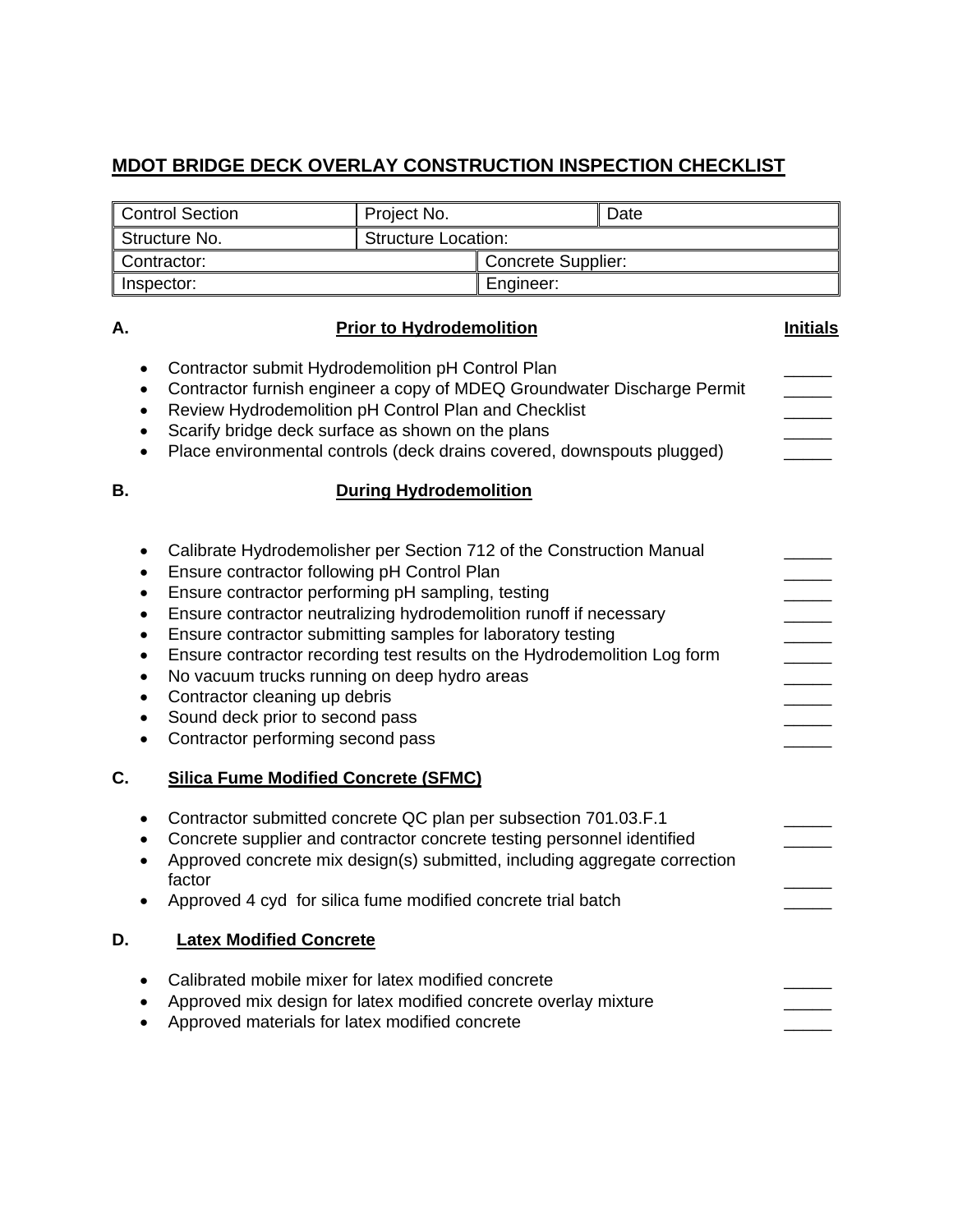## **MDOT BRIDGE DECK OVERLAY CONSTRUCTION INSPECTION CHECKLIST**

## **E. Prior to Pour Initials** Contractor to submit for approval of equipment to be used to determine relative humidity and wind velocity at site per subsection 706.03.H.2\_\_\_\_\_ Ensure the contractor furnishes adequate fogging equipment that is on site and working properly Inspect forms and check for grade, straightness, tightness, and location \_\_\_\_\_ Ensure epoxy coated steel reinforcement is properly stored and covered prior to placement to prevent damage from sunlight • Inspect steel reinforcement, including bar chair location and spacing Verify bar size, quantity, location, spacing, clear cover laps, and ties of transverse, longitudinal and vertical steel reinforcement. Record quantities on *Form 1138, Bridge Reinforcing Computations* \_\_\_\_\_ Repair epoxy coating resteel per subsection 706.03.E. 8. Verify product on the qualified product list per subsection 905.03. Record product on IDR \_\_\_\_\_ Ensure the bulkheads for construction joints are in place, secure, and at the correct elevation. Check contractor's grades and verify during the dry run. • Perform dry run per subsection 706.03.M.1 and record depth measurements on *Form 1131, Bridge Decks Concrete Depth Measurement*. Note locations. • Ensure vibrators have rubber-coated heads per subsection 706,03.H.1 Ensure contractor furnishes a 10 foot straightedge per subsection 706.03.M.1 \_\_\_\_\_ Ensure the burlap has been soaking a minimum of 12 hours before the pour, per subsection 706.03. N.b., and excess water has been removed.\_\_\_\_\_ Ensure the equipment to determine relative humidity, temperature, and wind velocity is on site and working properly. Record evaporation rate on *Form 1174A, Inspector's Report of Concrete Placed* \_\_\_\_\_ • Ensure the bridge deck is free from debris per subsection 706.03.H.1 • Wet the deck surface one hour before placing the overlay mixture. Ensure air temp and existing concrete deck are at least 40 degrees and rising \_\_\_\_\_ Issue *Form 1125, Permit to Place* \_\_\_\_\_ **F. During the Pour**  For latex modified concrete, brush the initial layer of mixture onto the wetted prepared surface Complete *Form 1174A, Inspector's Report of Concrete Placed* including Aggregate Correction Factor \_\_\_\_\_ Ensure contractor is performing QC testing, including yield tests \_\_\_\_\_ • For silica fume, verify concrete delivery tickets match the concrete mix design Perform concrete QA testing Test silica fume modified concrete at the pump discharge and correlate to testing at the concrete truck, according to MTM 207 Record elapsed time interval on every delivery ticket between charging the mixer and the placement of the concrete. Sign the concrete delivery tickets. • Vibrator with rubber coated heads being used within 15 minutes of placement. Ensure contractor does not over vibrate or over finish the concrete . \_\_\_\_\_

Ensure the concrete does not freefall more than 6 inches above the resteel \_\_\_\_\_